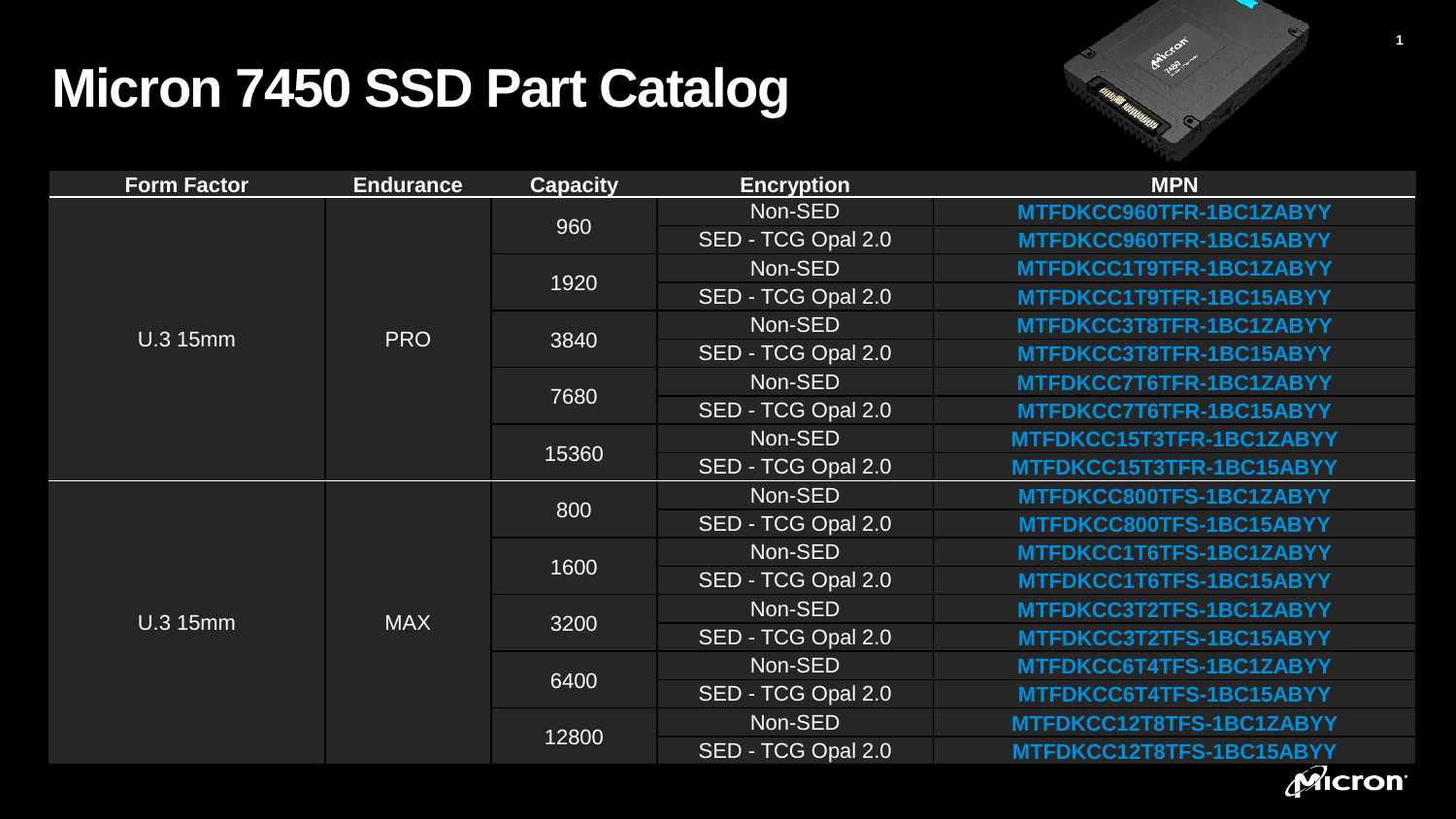

| <b>Form Factor</b> | <b>Endurance</b> | <b>Capacity</b> | <b>Encryption</b>  | <b>MPN</b>              |
|--------------------|------------------|-----------------|--------------------|-------------------------|
| U.37mm             | <b>PRO</b>       | 960             | Non-SED            | MTFDKCB960TFR-1BC1ZABYY |
|                    |                  |                 | SED - TCG Opal 2.0 | MTFDKCB960TFR-1BC15ABYY |
|                    |                  | 1920            | Non-SED            | MTFDKCB1T9TFR-1BC1ZABYY |
|                    |                  |                 | SED - TCG Opal 2.0 | MTFDKCB1T9TFR-1BC15ABYY |
|                    |                  | 3840            | Non-SED            | MTFDKCB3T8TFR-1BC1ZABYY |
|                    |                  |                 | SED - TCG Opal 2.0 | MTFDKCB3T8TFR-1BC15ABYY |
|                    |                  | 7680            | Non-SED            | MTFDKCB7T6TFR-1BC1ZABYY |
|                    |                  |                 | SED - TCG Opal 2.0 | MTFDKCB7T6TFR-1BC15ABYY |
| U.37mm             | <b>MAX</b>       | 800             | Non-SED            | MTFDKCB800TFS-1BC1ZABYY |
|                    |                  |                 | SED - TCG Opal 2.0 | MTFDKCB800TFS-1BC15ABYY |
|                    |                  | 1600            | Non-SED            | MTFDKCB1T6TFS-1BC1ZABYY |
|                    |                  |                 | SED - TCG Opal 2.0 | MTFDKCB1T6TFS-1BC15ABYY |
|                    |                  | 3200            | Non-SED            | MTFDKCB3T2TFS-1BC1ZABYY |
|                    |                  | 6400            | Non-SED            | MTFDKCB6T4TFS-1BC1ZABYY |



**2**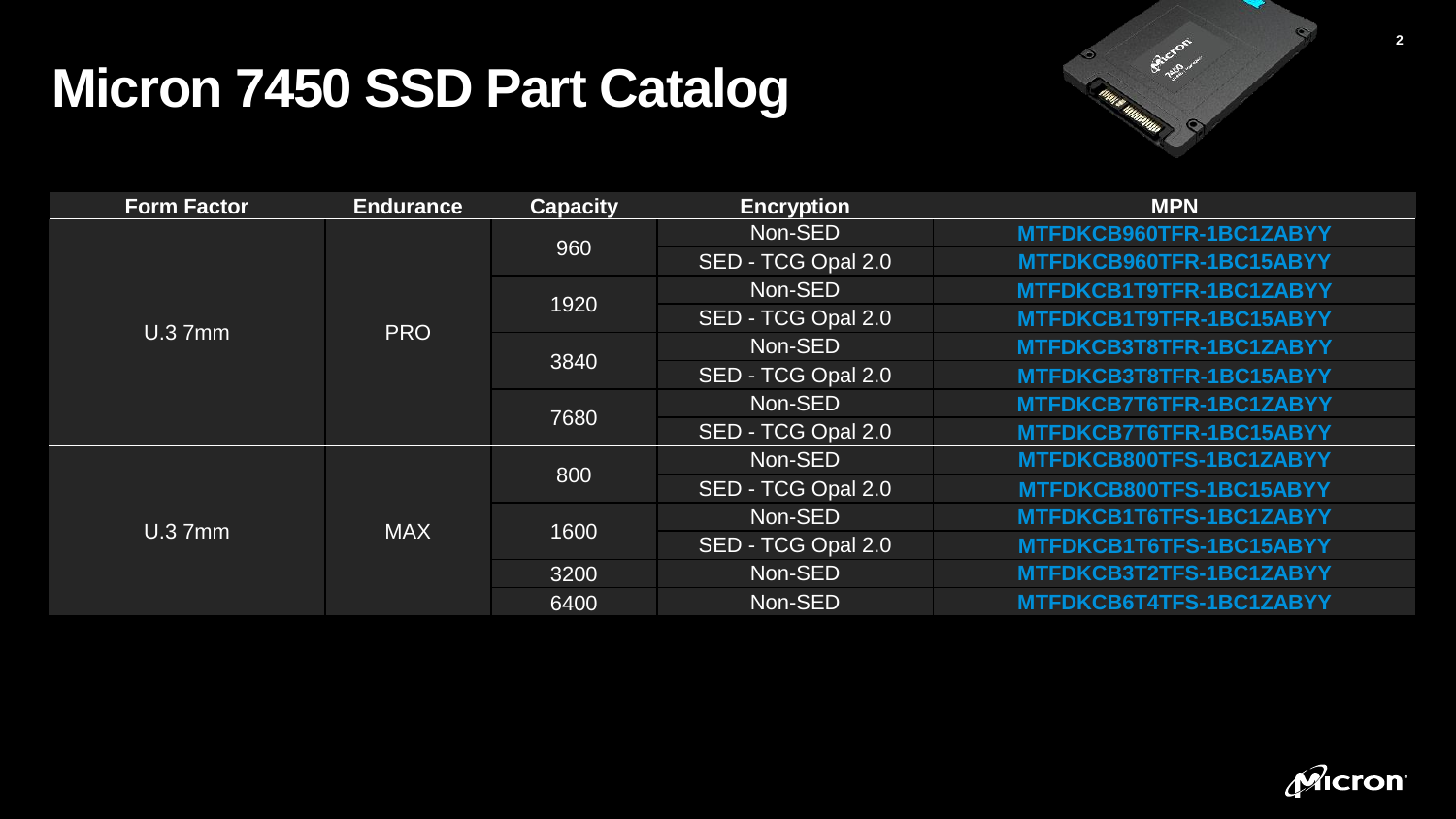

| <b>Form Factor</b> | <b>Endurance</b> | <b>Capacity</b> | <b>Encryption</b>  | <b>MPN</b>              |
|--------------------|------------------|-----------------|--------------------|-------------------------|
| M.2 22x80          | <b>PRO</b>       | 480             | Non-SED            | MTFDKBA480TFR-1BC1ZABYY |
|                    |                  |                 | SED - TCG Opal 2.0 | MTFDKBA480TFR-1BC15ABYY |
|                    |                  | 960             | Non-SED            | MTFDKBA960TFR-1BC1ZABYY |
|                    |                  |                 | SED - TCG Opal 2.0 | MTFDKBA960TFR-1BC15ABYY |
| M.2 22x80          | <b>MAX</b>       | 400             | Non-SED            | MTFDKBA400TFS-1BC1ZABYY |
|                    |                  | 800             |                    | MTFDKBA800TFS-1BC1ZABYY |
| M.2 22x110         | <b>PRO</b>       | 960             | Non-SED            | MTFDKBG960TFR-1BC1ZABYY |
|                    |                  |                 | SED - TCG Opal 2.0 | MTFDKBG960TFR-1BC15ABYY |
|                    |                  | 1920            | Non-SED            | MTFDKBG1T9TFR-1BC1ZABYY |
|                    |                  |                 | SED - TCG Opal 2.0 | MTFDKBG1T9TFR-1BC15ABYY |
|                    |                  | 3840            | Non-SED            | MTFDKBG3T8TFR-1BC1ZABYY |
|                    |                  |                 | SED - TCG Opal 2.0 | MTFDKBG3T8TFR-1BC15ABYY |

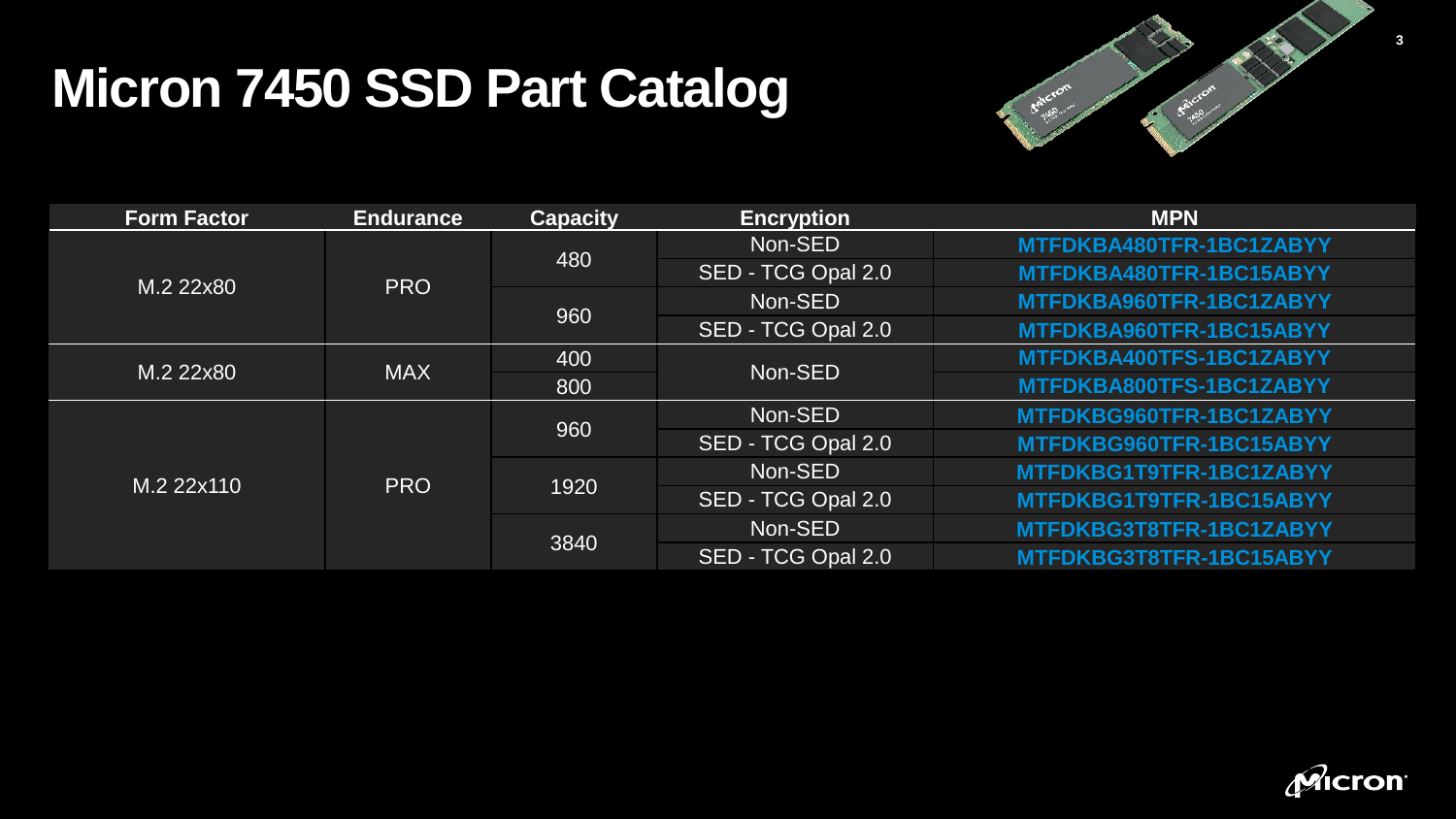

| <b>Form Factor</b> | <b>Endurance</b> | <b>Capacity</b> | <b>Encryption</b>  | <b>MPN</b>              |
|--------------------|------------------|-----------------|--------------------|-------------------------|
| E1.S 5.9mm         | <b>PRO</b>       | 960             | SED - TCG Opal 2.0 | MTFDKBZ960TFR-1BC15ABYY |
|                    |                  | 1920            | SED - TCG Opal 2.0 | MTFDKBZ1T9TFR-1BC15ABYY |
|                    |                  | 3840            | Non-SED            | MTFDKBZ3T8TFR-1BC1ZABYY |
|                    |                  |                 | SED - TCG Opal 2.0 | MTFDKBZ3T8TFR-1BC15ABYY |
|                    |                  | 7680            | Non-SED            | MTFDKBZ7T6TFR-1BC1ZABYY |
|                    |                  |                 | SED - TCG Opal 2.0 | MTFDKBZ7T6TFR-1BC15ABYY |
| E1.S 15mm          | <b>PRO</b>       | 960             | SED - TCG Opal 2.0 | MTFDKCE960TFR-1BC15ABYY |
|                    |                  | 1920            |                    | MTFDKCE1T9TFR-1BC15ABYY |
|                    |                  | 3840            |                    | MTFDKCE3T8TFR-1BC15ABYY |
|                    |                  | 7680            |                    | MTFDKCE7T6TFR-1BC15ABYY |